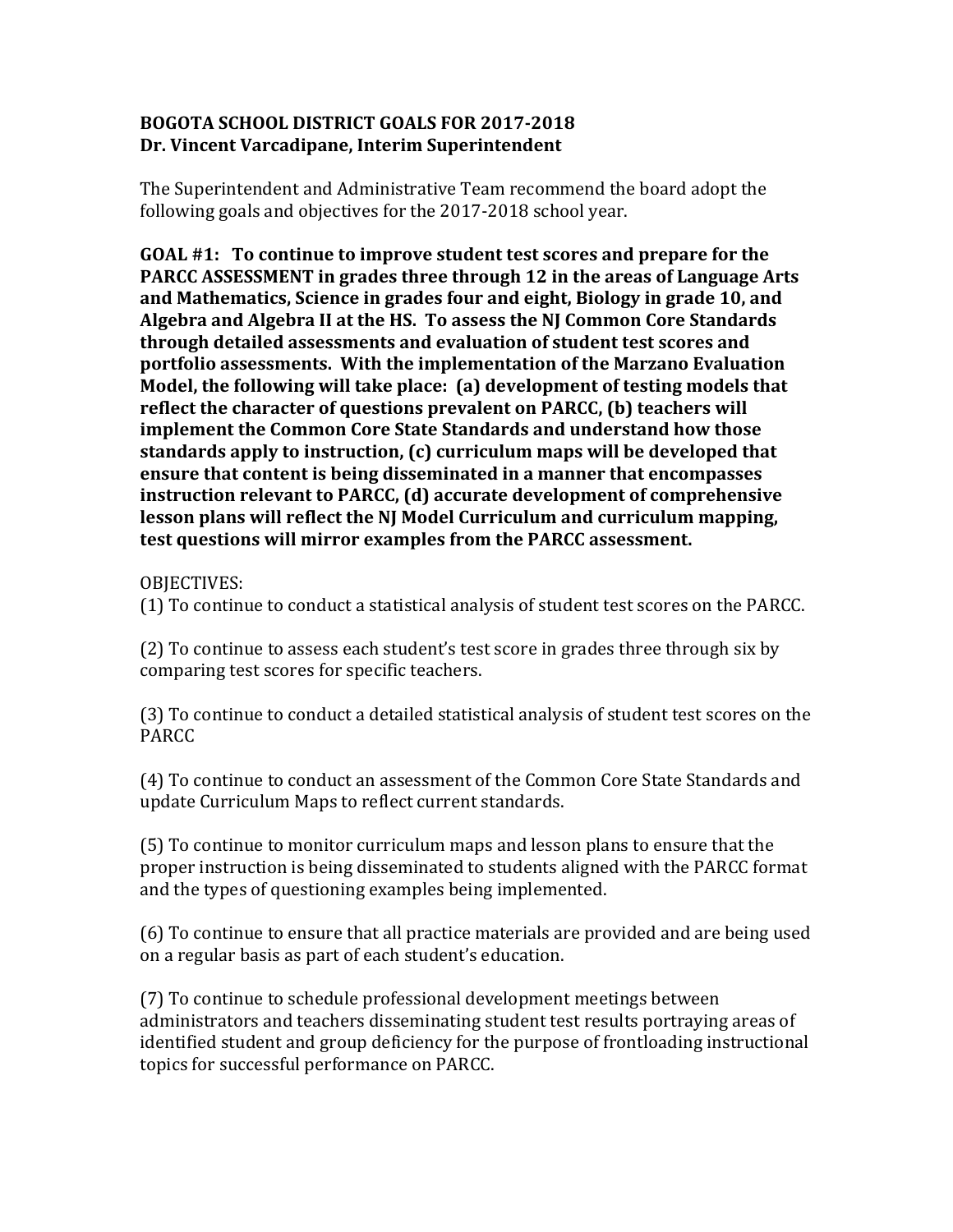(8) To continue to share successful teaching strategies with the professional staff relative to various topics on PARCC.

(9) To continue to develop benchmark assessments for students periodically for the purpose of assessing student progress, and to continue to reevaluate and revise instruction to ensure students are grasping concepts needed to successfully perform on PARCC.

(10) To continue to provide assistance to teachers whose students have not met standards.

(11) To continue to assist teachers in the development of test models that reflect the types and character of questions prevalent on PARCC.

(12) To provide professional development opportunities for PARCC requirements.

(12) In the area of Language Arts, to continue to provide assignments, and writing tasks that focus on PARCC and to create such assignments that test data has identified as student deficiencies.

(13) In the area of Mathematics, to continue to provide assignments, and problem solving examples that focus on PARCC, and to create such assignments that test data has identified as "student deficient."

(14) To continue to hold teachers accountable:

A. for their responsibility in researching the Common Core State Standards in an ongoing manner, resulting in their effective implementation of instruction;

B. for creating updated curriculum maps and lesson plans that encompass all the standards:

C. to provide a program of instruction that utilizes the PARCC components, its types of questioning styles, and subject areas as a daily part of each teacher's instruction plan.

D. For proper planning, to formulate clear and concise goals and objectives for each lesson, for effective monitoring of student learning and the deployment of strategies to assess student learning during the lesson.

**GOAL** #2: To implement a videography program for students at Bogota High **School** and to broadcast productions through multiple venues of **communication.**

**ASSESSMENT:** In today's day and age, with the continued development of **technology** and communication, there exists an essential need for students to be educated in the area of; video production, broadcasting, editing video and sound, public speaking, effective writing skills, and planning.